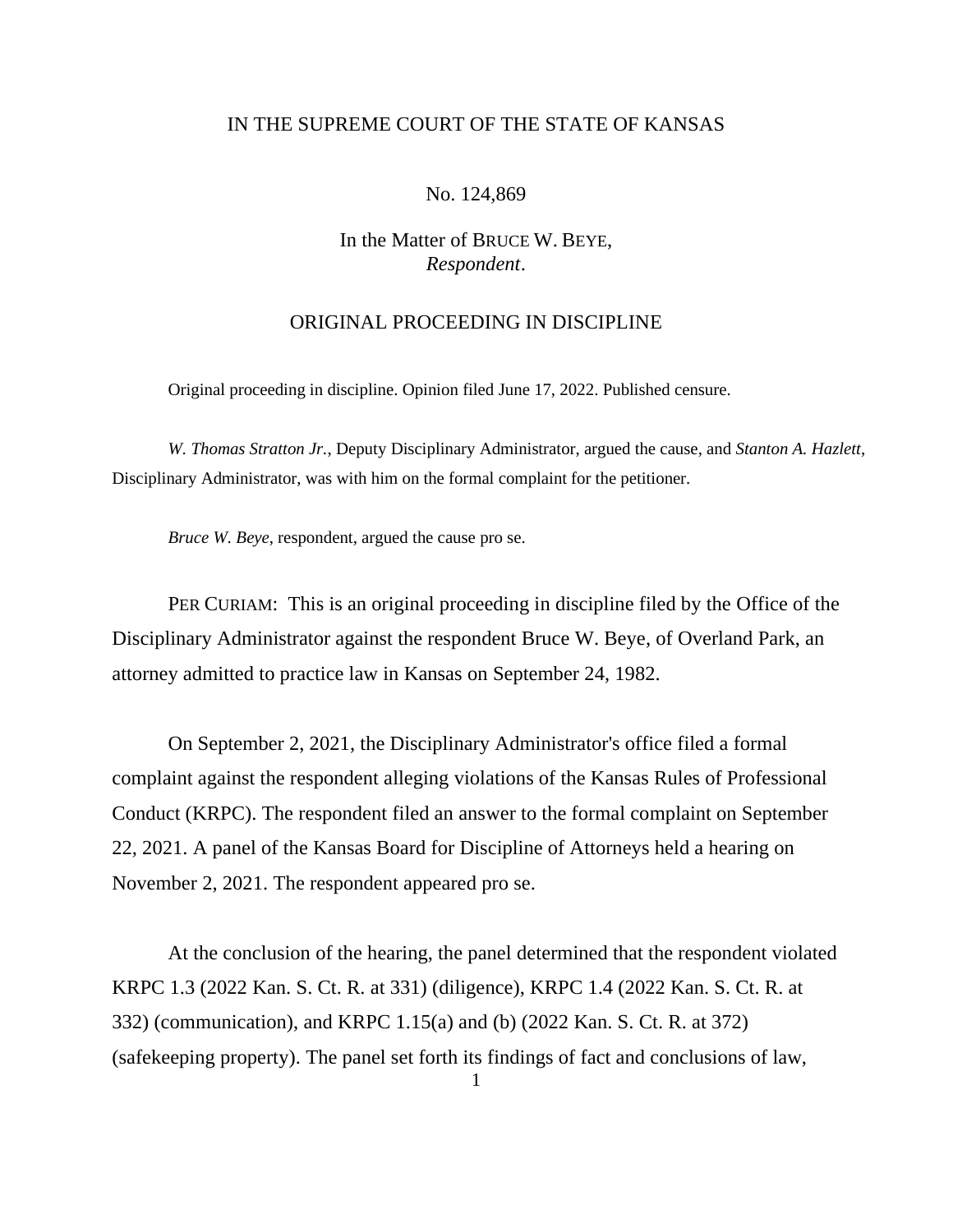along with its recommendation on disposition, in a final hearing report, the relevant portions of which are set forth below. The respondent took no exceptions to the hearing panel's report.

### "*Findings of Fact*

. . . .

"11. In December 2017, Colorado company Total Performance Construction Services, LLC (hereinafter 'TPCS') hired the respondent to file a lawsuit on behalf of TPCS in Johnson County District Court against J&J Corporation (hereinafter 'J&J') for workmanship and contract-related claims.

"12. TPCS paid the respondent \$5,000.00 from which the respondent was to charge his hourly rate of \$250.00 and expenses of the case as work on the case was performed. The respondent deposited these funds into his operating account.

"13. On January 9, 2018, before the respondent was able to file the lawsuit, J&J filed a lawsuit against TPCS in Johnson County District Court case number 18-LA-219.

"14. On March 2, 2018, J&J's lawsuit in 18-LA-219 was dismissed without prejudice.

"15. On July 31, 2018, the respondent filed a lawsuit against J&J on behalf of TPCS in Johnson County District Court case number 18-LA-7042. On December 19, 2018, J&J filed an answer and counterclaim against TPCS in 18-LA-7042.

"16. In January 2019, TPCS paid an additional \$5,000.00 to the respondent. The respondent deposited these funds into his operating account, as he had done with the prior \$5,000.00 payment by TPCS.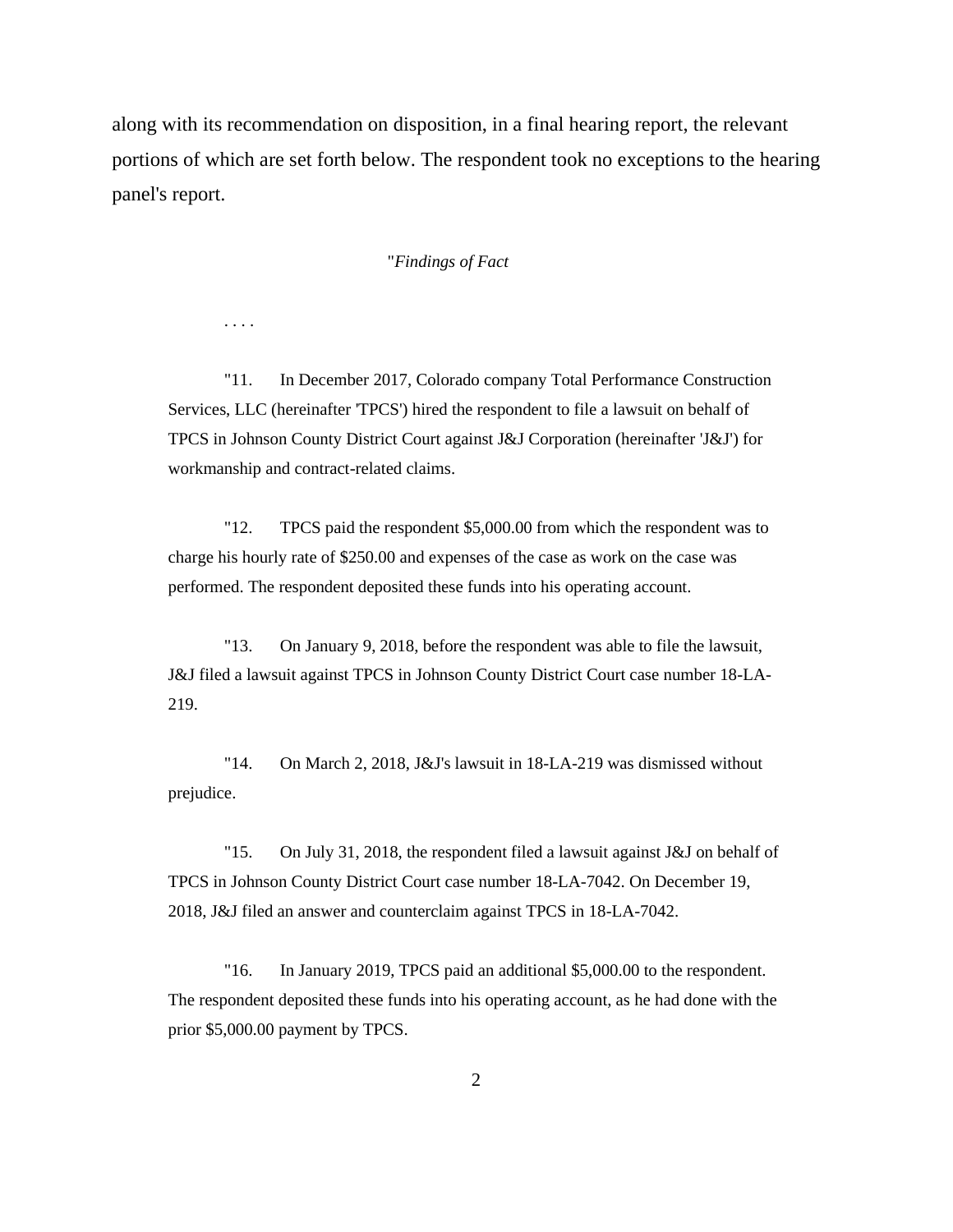"17. On January 7, 2019, the respondent filed an answer to J&J's counterclaim on behalf of TPCS.

"18. The respondent did no further work on the case in 2019. The respondent also did not further communicate with TPCS regarding the case in 2019.

"19. Colorado lawyer T.R. Rice, who represented TPCS, sent a letter dated July 8, 2019, to the respondent requesting copies of pleadings filed in Johnson County District Court case number 18-LA-7042, a status report on the case, copies of all bills and an accounting for TPCS's payments to the respondent, and a fee agreement or fee confirmation letter with TPCS. Mr. Rice also asked for the respondent's assessment of the case, including whether any judgment against J&J would be collectable.

"20. Mr. Rice's July 8, 2019, letter requested a response from the respondent by August 1, 2019.

"21. Mr. Rice did not receive a response to his July 8, 2019, letter from the respondent.

"22. The respondent acknowledges that he set aside communications he received from TPCS in 2019 to respond to at a later time and then he never got around to responding.

"23. Mr. Rice forwarded a complaint to the disciplinary administrator's office via a letter dated November 8, 2019.

"24. In early 2020, the claims of both TPCS and J&J in Johnson County District Court case number 18-LA-7042 were mutually dismissed.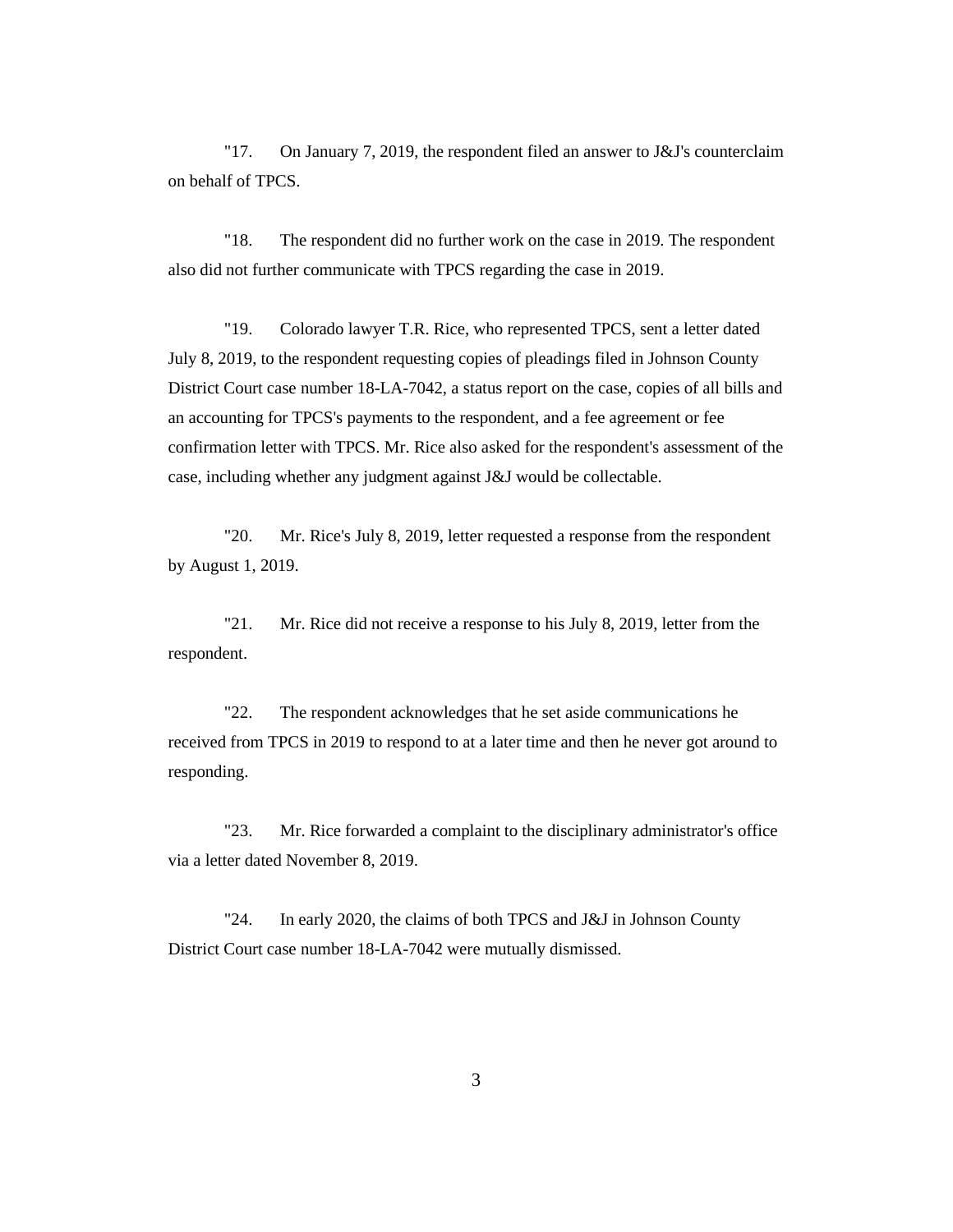"25. The respondent agreed to refund TPCS the full \$10,000.00 TPCS had paid to him. The respondent completed the refund of this money to TPCS by December 20, 2020.

"26. TPCS incurred attorney fees in the amount of \$4,000.00 through Mr. Rice's efforts to receive case updates and a refund from the respondent.

#### "*Conclusions of Law*

"27. Based upon the findings of fact, the hearing panel concludes as a matter of law that the respondent violated KRPC 1.3 (diligence), KRPC 1.4 (communication), and KRPC 1.15(a) and (b) (safekeeping property) as detailed below.

### "KRPC 1.3

"28. Attorneys must 'act with reasonable diligence and promptness in representing' their clients. *See* KRPC 1.3.

"29. The respondent failed to diligently and promptly represent TPCS. Specifically, the respondent failed to take any action in Johnson County District Court case number 18-LA-7042 or communicate with TPCS about the case from January 2019 until Mr. Rice filed a complaint with the disciplinary administrator's office in November 2019.

"30. Further, the respondent failed to respond to his client's specific requests for information about the case and an accounting of his time charged against the \$10,000.00 retainer paid by TPCS[.]

"31. Because the respondent failed to act with reasonable diligence and promptness in representing his client, the hearing panel concludes that the respondent violated KRPC 1.3.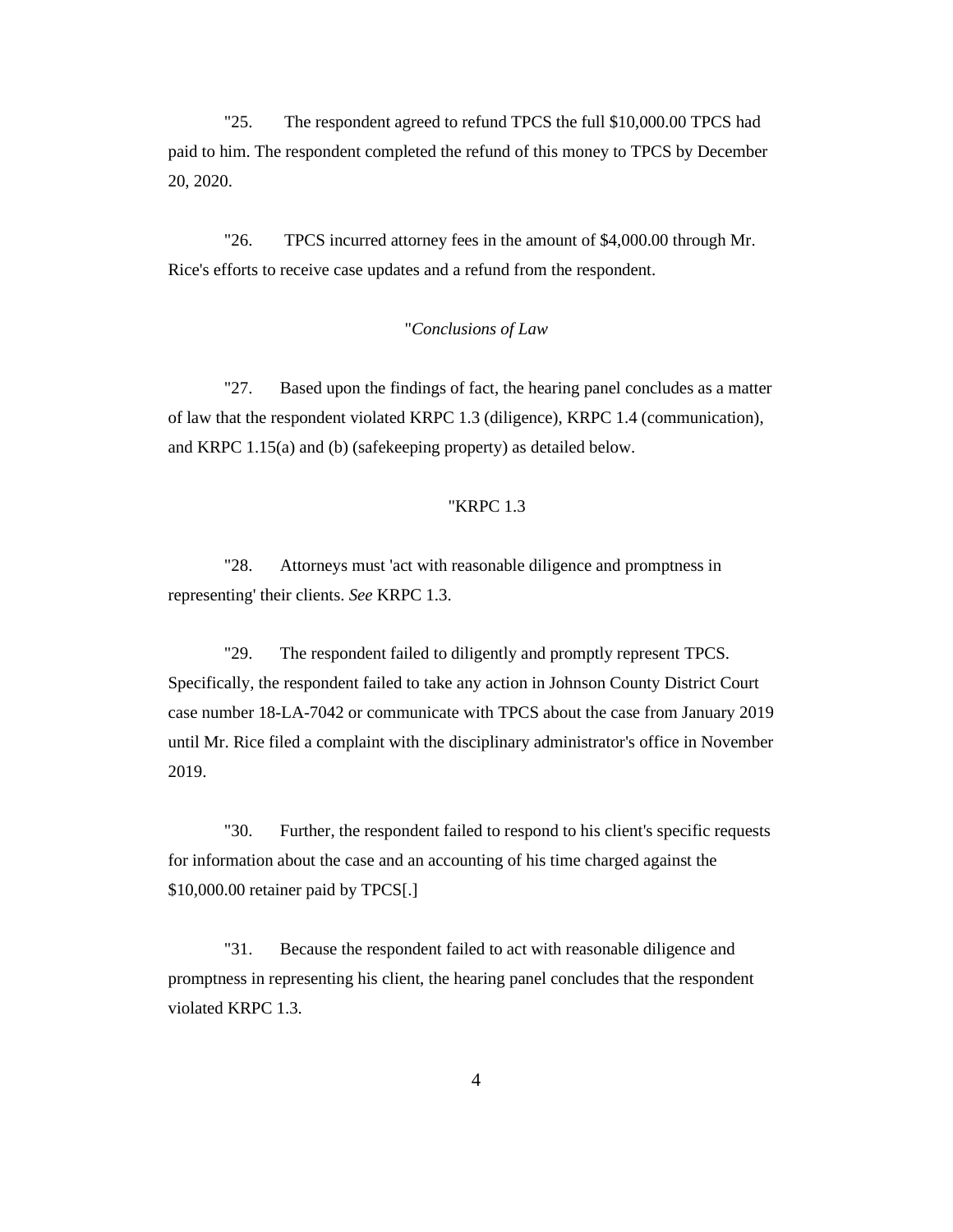#### "KRPC 1.4

"32. KRPC 1.4(a) provides that '[a] lawyer shall keep a client reasonably informed about the status of a matter and promptly comply with reasonable requests for information.' *Id*.

"33. In this case, the respondent violated KRPC 1.4(a) when he failed to communicate with TPCS about the status of the case for nearly one full year, despite specific requests for information from TPCS. Accordingly, the hearing panel concludes that the respondent violated KRPC 1.4(a).

#### "KRPC 1.15(a)

"34. Lawyers must properly safeguard their clients' property. KRPC 1.15(a) specifically provides that:

> 'A lawyer shall hold property of clients or third persons that is in a lawyer's possession in connection with a representation separate from the lawyer's own property. Funds shall be kept in a separate account maintained in the state of Kansas. Other property shall be identified as such and appropriately safeguarded. Complete records of such account funds and other property shall be kept by the lawyer and shall be preserved for a period of five years after termination of the representation.'

"35. Until the funds were earned, they remained the property of TPCS. In this case, the respondent failed to properly safeguard TPCS's property. Specifically, the respondent failed to deposit the two unearned \$5,000.00 payments by TPCS into an attorney trust account. Rather, the respondent deposited TPCS's unearned fees into his operating account where he kept his own funds as well.

"36. Accordingly, the hearing panel concludes that the respondent failed to properly safeguard TPCS's property, in violation of KRPC 1.15(a).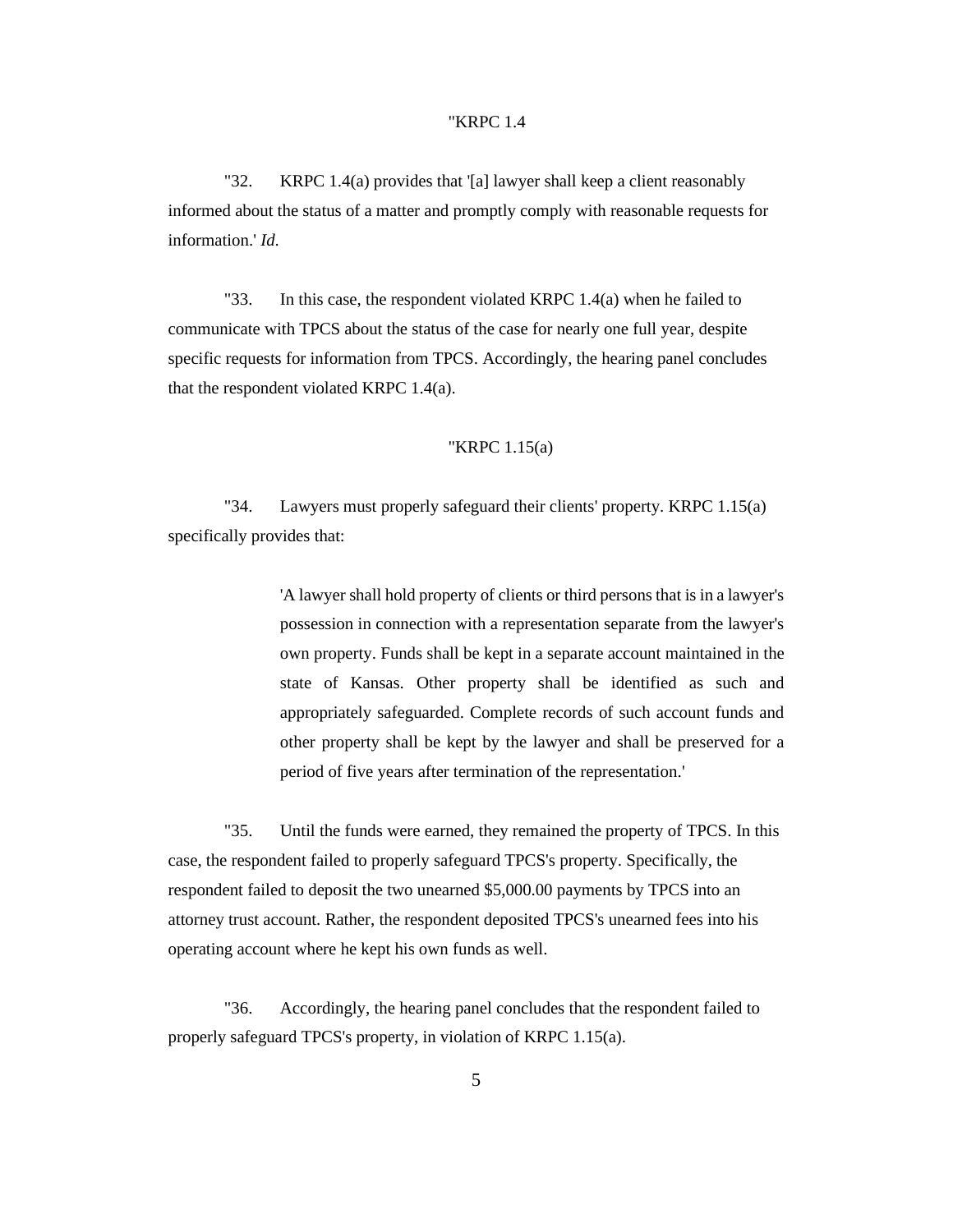#### "KRPC 1.15(b)

"37. Lawyers must deal properly with the property of their clients. Specifically, KRPC 1.15(b) provides:

> 'Upon receiving funds or other property in which a client or third person has an interest, a lawyer shall promptly notify the client or third person. Except as stated in this Rule or otherwise permitted by law or by agreement with the client, a lawyer shall promptly deliver to the client or third person any funds or other property that the client or third person is entitled to receive and, upon request by the client or third person, shall promptly render a full accounting regarding such property.'

"38. The respondent violated KRPC 1.15(b) when he failed to provide TPCS with an accounting of the \$10,000.00 TPCS paid to the respondent when TPCS requested such through Mr. Rice. Accordingly, the hearing panel concludes that the respondent violated KRPC 1.15(b).

> "*American Bar Association Standards for Imposing Lawyer Sanctions*

"39. In making this recommendation for discipline, the hearing panel considered the factors outlined by the American Bar Association in its Standards for Imposing Lawyer Sanctions (hereinafter 'Standards'). Pursuant to Standard 3, the factors to be considered are the duty violated, the lawyer's mental state, the potential or actual injury caused by the lawyer's misconduct, and the existence of aggravating or mitigating factors.

"40. *Duty Violated*. The respondent violated his duty to his client.

"41. *Mental State*. The respondent negligently violated his duties.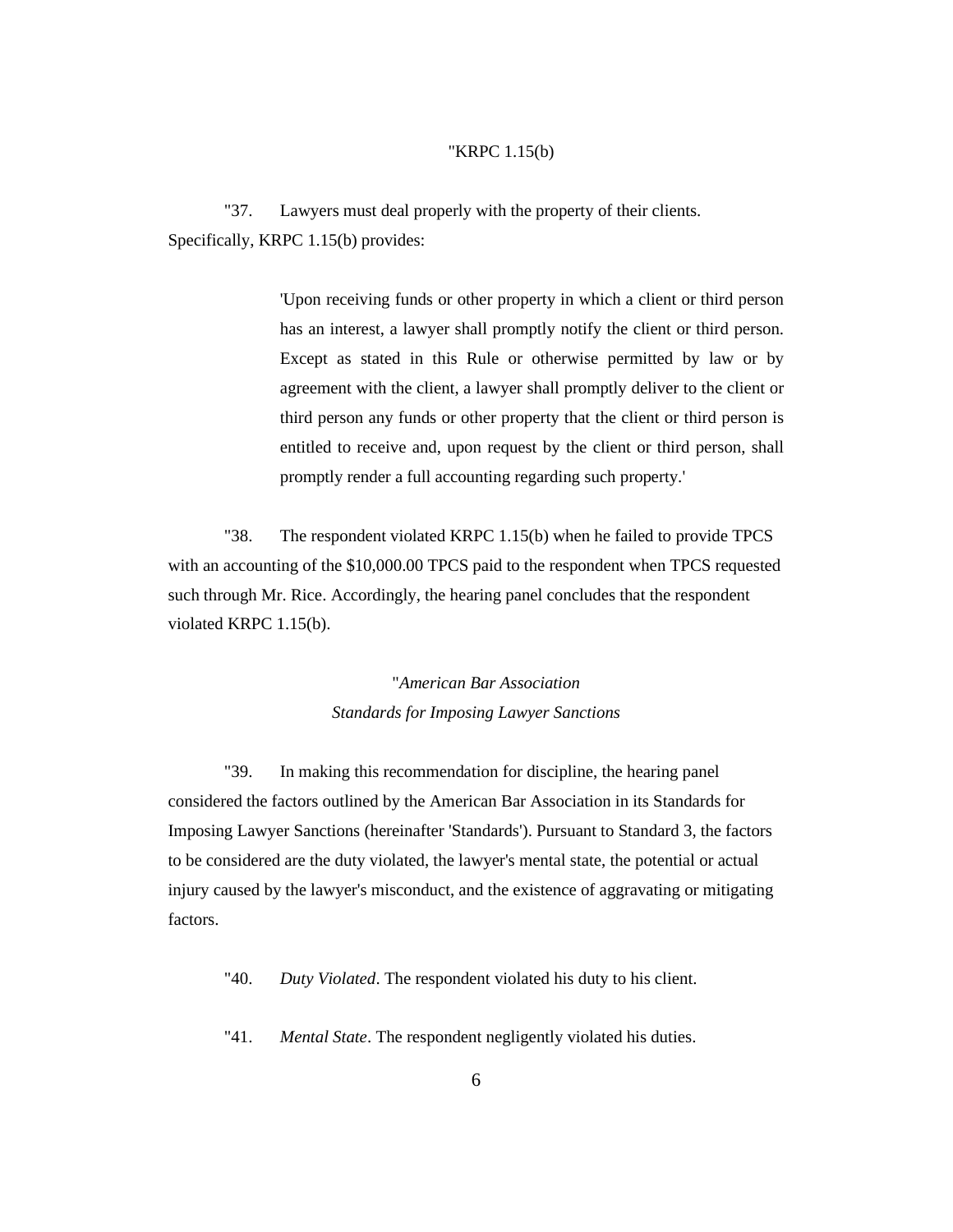"42. *Injury*. As a result of the respondents misconduct, the respondent caused potential harm and actual harm to his client. Ultimately, the respondent, Mr. Rice, and TPCS concluded that a judgment could not be collected from J&J if obtained. Further, the respondent refunded the entire \$10,000.00 fee paid to him by TPCS. Potential harm to TPCS could have occurred here but did not occur. The respondent caused actual harm to TPCS in the amount of \$4,000.00[.] TPCS was required to pay Mr. Rice to receive information about its case and a refund from the respondent.

## "*Aggravating and Mitigating Factors*

"43. Aggravating circumstances are any considerations or factors that may justify an increase in the degree of discipline to be imposed. In reaching its recommendation for discipline, the hearing panel, in this case, found the following aggravating factors present:

"44. *Prior Disciplinary Offenses*. The respondent has been previously disciplined on one occasion. In July 2017 the respondent entered into a diversion agreement with the disciplinary administrator's office. The respondent successfully completed the diversion and the matter was dismissed on August 3, 2018.

"45. *Multiple Offenses*. The respondent committed multiple rule violations. The respondent violated KRPC 1.3 (diligence), KRPC 1.4 (communication), and KRPC 1.15(a) and (b) (safekeeping property). Accordingly, the hearing panel concludes that the respondent committed multiple offenses.

"46. *Substantial Experience in the Practice of Law*. The Kansas Supreme Court admitted the respondent to practice law in the State of Kansas in 1982. At the time of the misconduct, the respondent has been practicing law for more than 36 years.

"47. Mitigating circumstances are any considerations or factors that may justify a reduction in the degree of discipline to be imposed. In reaching its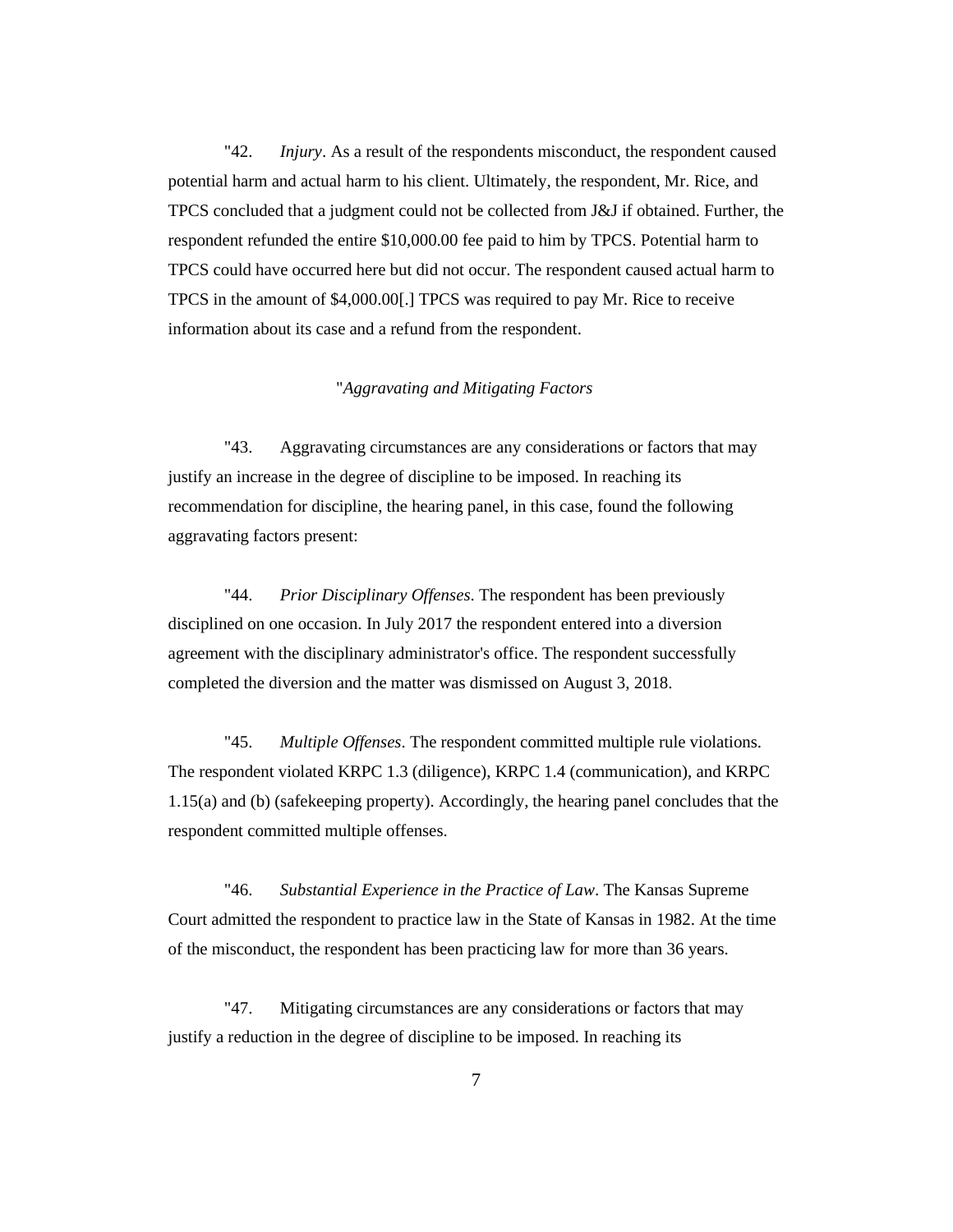recommendation for discipline, the hearing panel, in this case, found the following mitigating circumstances present:

"48. *The Present and Past Attitude of the Attorney as Shown by His or Her Cooperation During the Hearing and His or Her Full and Free Acknowledgment of the Transgressions*. The respondent fully cooperated with the disciplinary process. Additionally, the respondent admitted the facts that gave rise to the violations and admitted to violating KRPC 1.3, 1.4, and 1.15. Further, the respondent has refunded TPCS the full \$10,000.00 that TPCS paid him.

"49. *Timely Good Faith Effort to Make Restitution or to Rectify Consequences of Misconduct*. As indicated above, the respondent refunded TPCS the full \$10,000.00 that TPCS paid him, despite the respondent having done some work on the case. There was delay in the respondent's fully refunding TPCS, because the respondent had billed for his time against some of the fee paid by TPCS. Despite this delay, the hearing panel concludes this is a mitigating factor.

"50. *Remorse*. At the hearing on this matter, the respondent expressed genuine remorse for having engaged in the misconduct.

"51. *Remoteness of Prior Offenses.* The misconduct which gave rise to the respondent's 2017 diversion is remote in character but not in time to the misconduct in this case.

"52. In addition to the above-cited factors, the hearing panel has thoroughly examined and considered the following Standards:

> '4.13 Reprimand is generally appropriate when a lawyer is negligent in dealing with client property and causes injury or potential injury to a client.'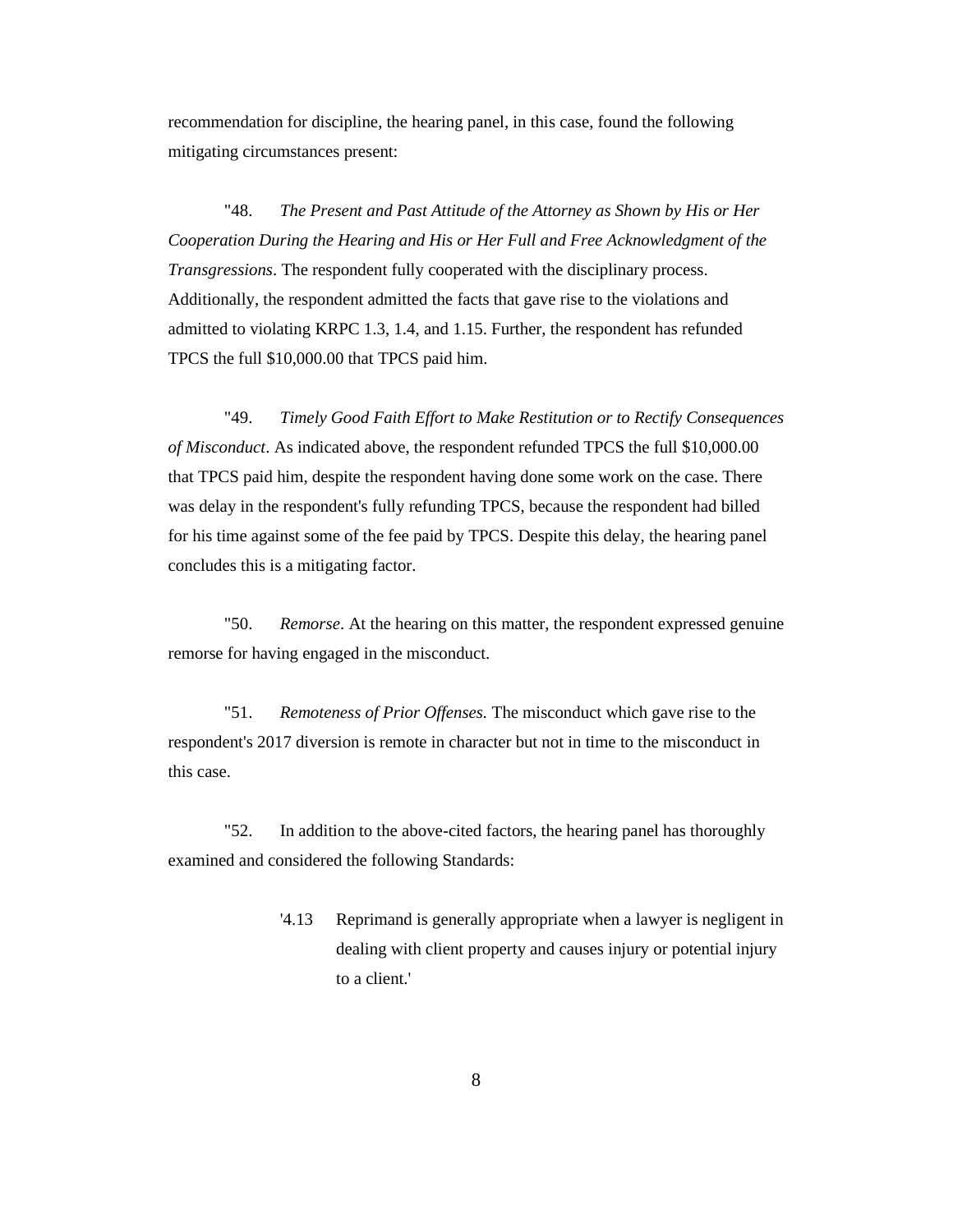'4.43 Reprimand is generally appropriate when a lawyer is negligent and does not act with reasonable diligence in representing a client, and causes injury or potential injury to a client.'

#### "*Recommendations of the Parties*

"53. The disciplinary administrator recommended that the respondent be censured and that the censure be published.

"54. The respondent recommended that he be censured and that the censure be published.

## "*Recommendation of the Hearing Panel*

"55. Accordingly, based upon the findings of fact, conclusions of law, and the Standards listed above, the hearing panel unanimously recommends that the respondent be censured. The hearing panel further recommends that the censure be published in the Kansas Reports.

"56. Finally, the hearing panel recommends that the respondent be required to pay TPCS \$4,000.00, which represents the amount Mr. Rice charged TPCS for attorney fees to obtain information about TPCS's case and a refund from the respondent.

"57. Costs are assessed against the respondent in an amount to be certified by the Office of the Disciplinary Administrator."

### **DISCUSSION**

In a disciplinary proceeding, this court considers the evidence, the panel's findings, and the parties' arguments to determine whether KRPC violations exist and, if they do, what discipline should be imposed. Attorney misconduct must be established by clear and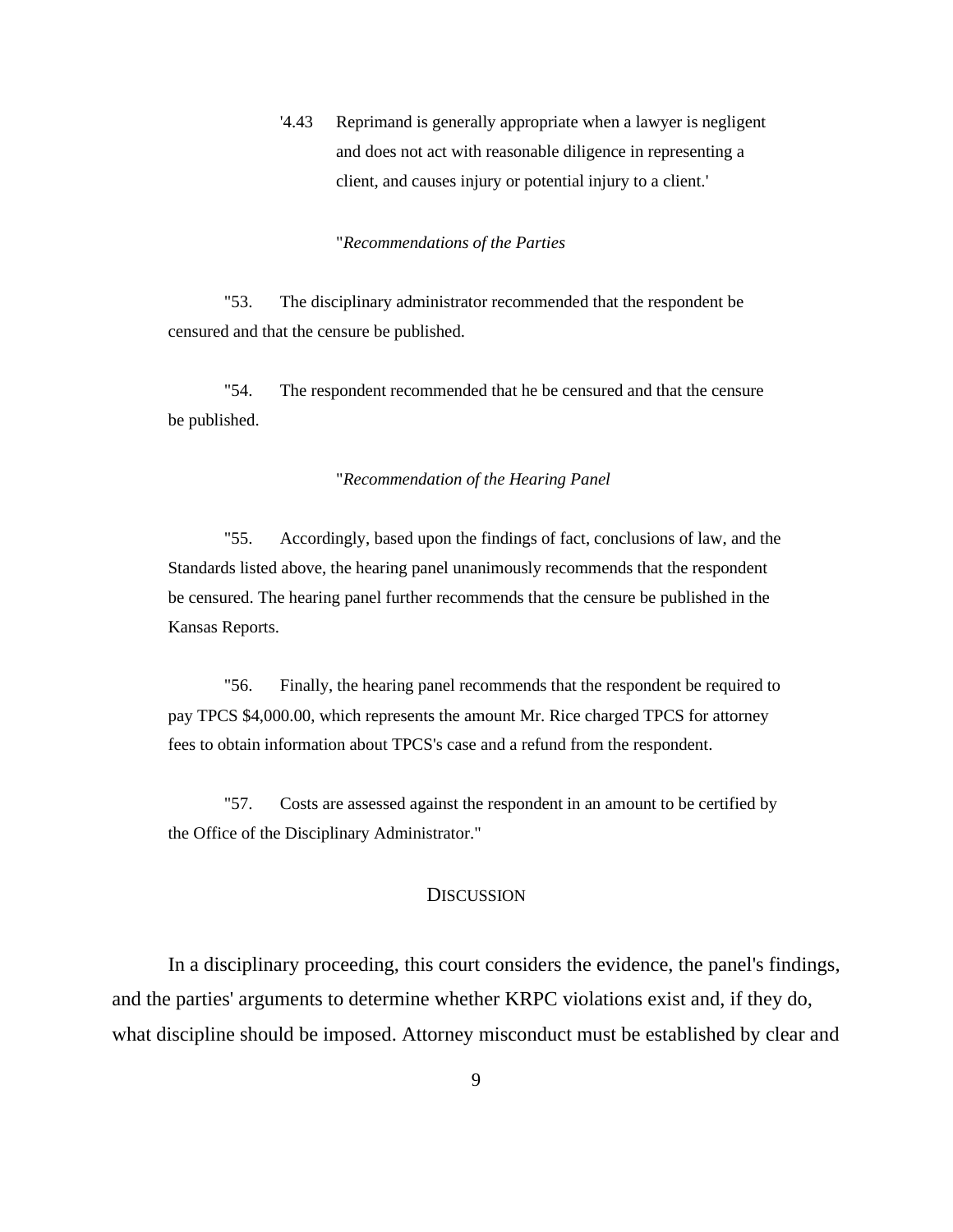convincing evidence. *In re Foster*, 292 Kan. 940, 945, 258 P.3d 375 (2011); see Supreme Court Rule 226(a)(1)(A) (2022 Kan. S. Ct. R. at 281). "'Clear and convincing evidence is "evidence that causes the factfinder to believe that 'the truth of the facts asserted is highly probable.'"'" *In re Murphy*, 312 Kan. 203, 218, 473 P.3d 886 (2020).

The respondent was given adequate notice of the formal complaint, to which he filed an answer. The respondent filed no exceptions to the final hearing report. As such, the panel's factual findings are deemed admitted. Supreme Court Rule  $228(g)(1)$ , (2) (2022 Kan. S. Ct. R. at 287). The evidence before the hearing panel clearly established the charged misconduct violated KRPC 1.3 (diligence), KRPC 1.4 (communication), and KRPC 1.15(a) and (b) (safekeeping property).

The only remaining issue is to determine the appropriate discipline for the respondent's violations. The hearing panel unanimously recommended published censure. The Disciplinary Administrator's office agrees with the panel's recommendation. The respondent also recommended that he be disciplined by published censure.

After carefully considering the evidence presented, as well as the ABA Standards for Imposing Lawyer Sanctions, we adopt the panel's findings and conclusions and hold that the respondent should be disciplined by published censure.

We note the hearing panel also recommended the respondent be required to pay Total Performance Construction Services LLC (TPCS) \$4,000, which represents the amount T.R. Rice charged TPCS for attorney fees to obtain information about TPCS's case and a refund from the respondent. We decline to assess the \$4,000 payment for attorney fees but note that a minority of the court would have done so.